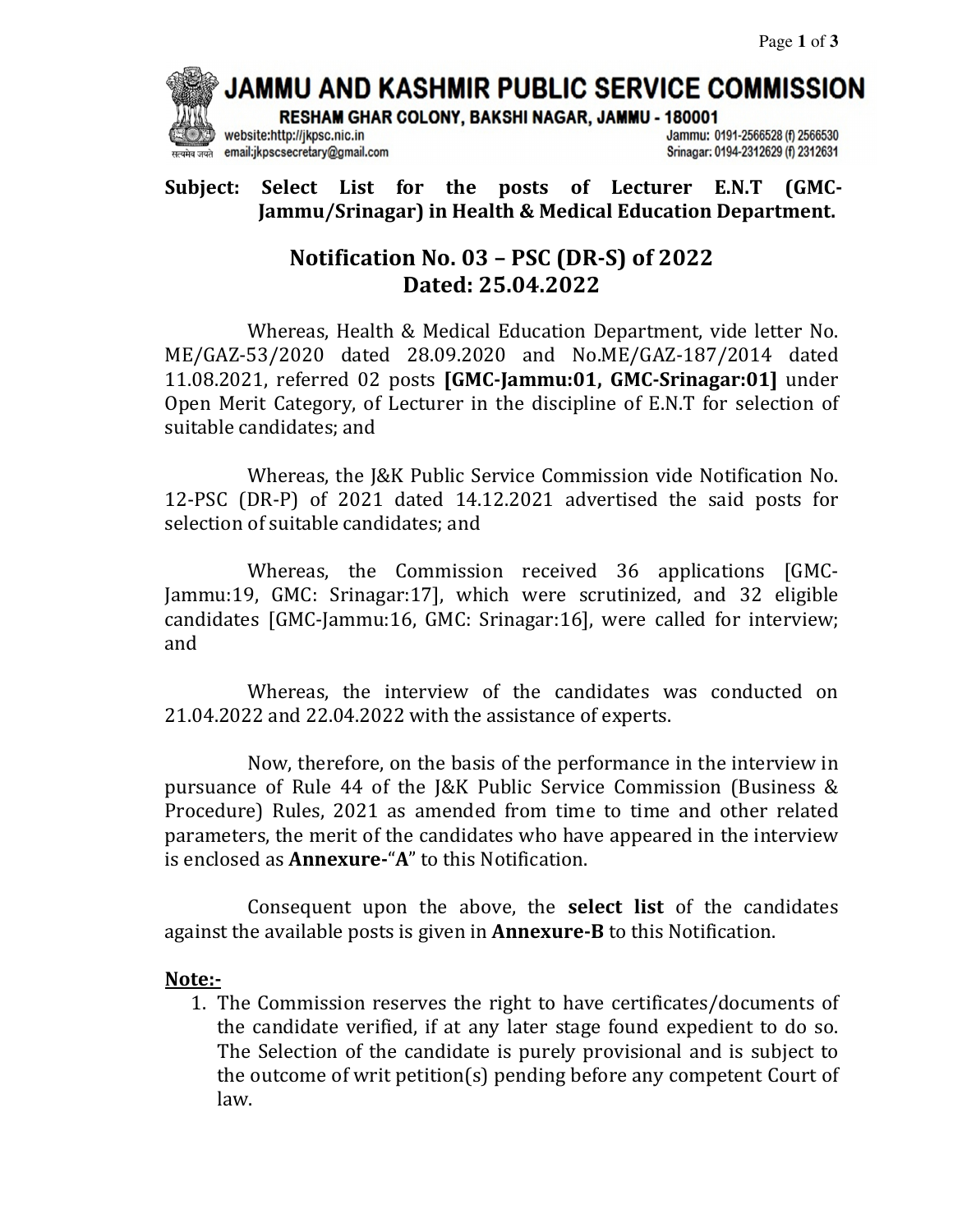2. The select list is provisional and objection, if any, may be submitted to the Commission within five days for examination and disposal. No claim, whatsoever, shall be entertained after five days from the date of issuance of Notification.

### **Sd/- (Bashir Ahmad Dar) JKAS Secretary J&K Public Service Commission.**

No. PSC/DR/Lect/ENT/H&ME/2021 Dated:25.04.2022

Copy to the:-

- 1. Additional Chief Secretary to Government, Health & Medical Education Department, Civil Secretariat, Jammu/Srinagar.
- 2. Director General Information Department for favour of getting the notice published in at least two local leading Urdu dailies of Srinagar/Jammu.
- 3. General Manager, Govt. Press, Jammu for publication in extra ordinary issue of the Gazette.
- 4. Pvt. Secretary to Hon'ble Chairman, J&K Public Service Commission for information of the Hon'ble Chairman.
- 5. Private Secretary to \_\_\_\_\_\_\_\_\_\_\_\_\_\_\_\_\_\_\_\_\_\_, Hon'ble Member, J&K Public Service Commission for information of the Hon'ble member.
- 6. I/C Website for uploading the notice on website.
- 7. In-Charge Camp Office, Srinagar.
- 8. Notice Board, J&K PSC, Jammu/Srinagar.
- 9. Main file/Programme file.